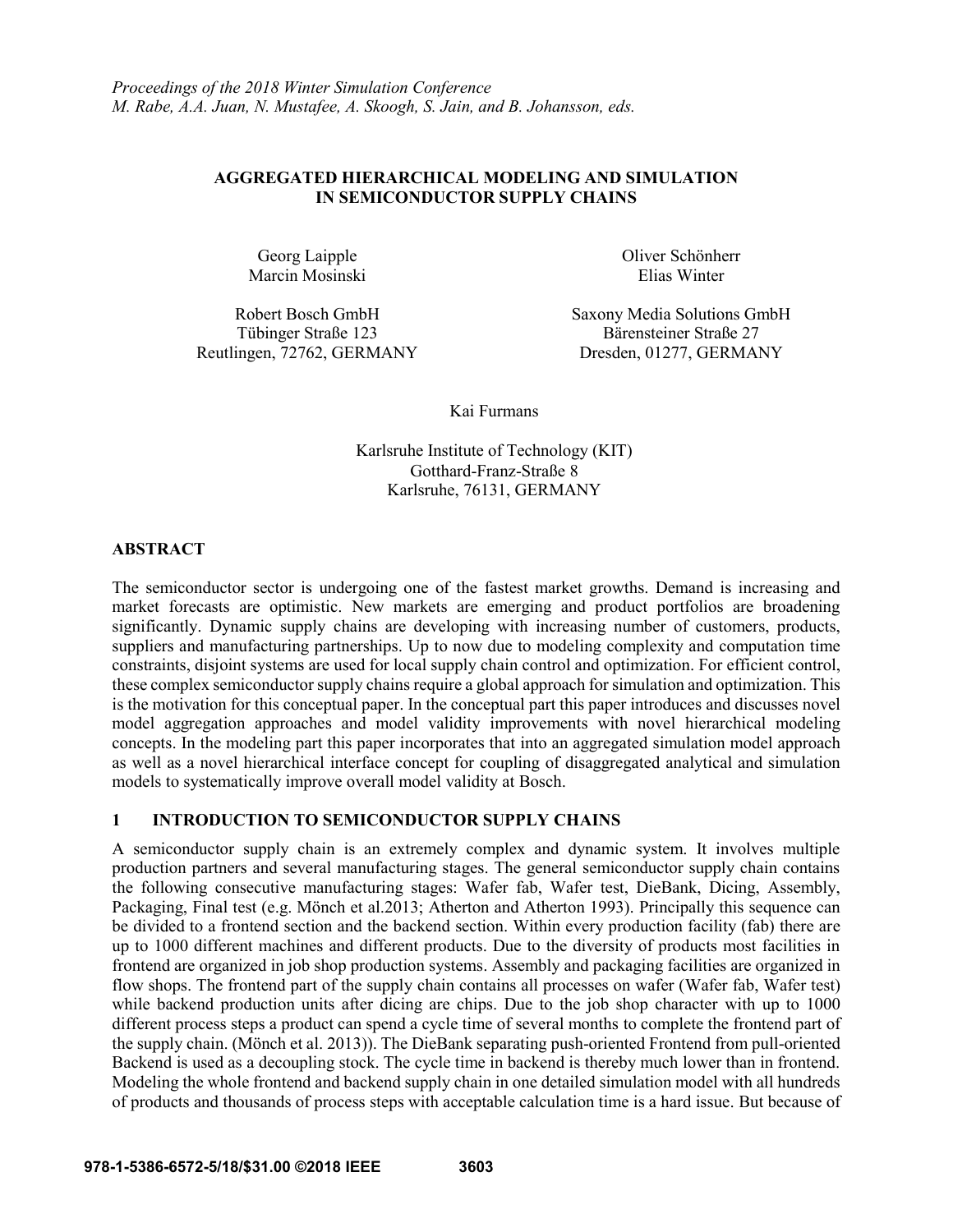the complexity and diversity in production systems, synchronization of semiconductor supply chains in a global model is inevitable. The lack of a model capturing the whole semiconductor supply chain in acceptable granularity and calculation time is the motivation of this paper.

For this conceptual paper two objectives are set to close this gap:

- 1. Develop systematic strategies to aggregate detailed information to be able to model the whole supply chain on an aggregated level. Modelers have to be enabled to describe a facility in the aggregated supply chain equivalent to a machine within a facility.
- 2. Develop hierarchical modeling concept to couple independent detailed local micro simulation models to the aggregated model. Thereby highly granular models describing critical bottleneck stages of the supply chain can be modularly coupled to the aggregated model to improve the overall model validity.

To specify the gap of an aggregated hierarchical supply chain simulation model in the following section an overview about relevant publications in this area is given.

## **2 LITERATURE REVIEW OF SUPPLY CHAIN MODELING**

Modeling in supply chains has evolved significantly in the recent years. According to Levalle (2018) supply chains integrate a large number of interconnected facilities which dynamically interact and update their behavior policies based on the environment changes. There are various approaches to model these complex supply chains.

Simulation, especially discrete event simulation (DES), is an often used modeling approach in manufacturing systems (e.g. Banks 1998; Cassandras and Lafortune 1999; Law and Kelton 2000; Kohn et al. 2009). Other simulation approaches like system dynamics and agent-based simulation are also fairly often applied in manufacturing systems (e.g. Kádár et al. 2005). Campuzano and Mula (2009) differentiate between various simulation approaches for supply chains like spreadsheet, system dynamics, discrete event simulation (DES) and business games. Zheng et al. (2008) present an overview of simulation approaches in supply chains. Herding and Mönch (2016) develop an agent-based simulation approach for semiconductor supply chains. In this agent-based prototype, unlike DES environments, the agents of the supply chain choose control policies independently and communicate via web services. Kádár et al. (2005) combine the advantages of DES with agent-based simulation within one manufacturing simulation environment. Campuzano and Mula (2011) develop a system dynamics approach for supply chain performance improvement. Stäblein et al. (2007) combine a continuous simulation approach for supply chains with components from artificial intelligence. Rohde (2004) uses an artificial intelligence approach with neural networks to anticipate supply chain outcome. Schodl (2009) combines analytical models within a simulation approach. Heckmann (2016) combines simulation with queueing theory. Chiadamrong and Piyathanavong (2017) are improving supply chain models with a hybrid analytical and simulation modeling approach. Daganzo (2003) describes an aggregated view of the supply chain in an analytical approach.

To reduce calculation time of complex simulation models Roy and Arunachalam (2004), Fujimoto (1993) as well as Campuzano and Mula (2009) concentrate their works on parallel and distributed simulation for supply chains. Chien et al. (2011) reflect that important research in modeling and analysis of semiconductor supply chains consists in the granular description of the entire supply chain for planning and scheduling reasons as well as in the development of distributed simulation techniques to be able to capture entire supply chains of high complexity on a granular level. But all modeling approaches vary between model validity respectively model aggregation and computation time. Computation time constraints motivate modelers either for high model abstraction to cover a broad range of the supply chain or for limitation of modeling range to allow granular models. The lack of a modular hierarchical supply chain simulation model covering broad supply chains with a high granularity is the motivation for this paper.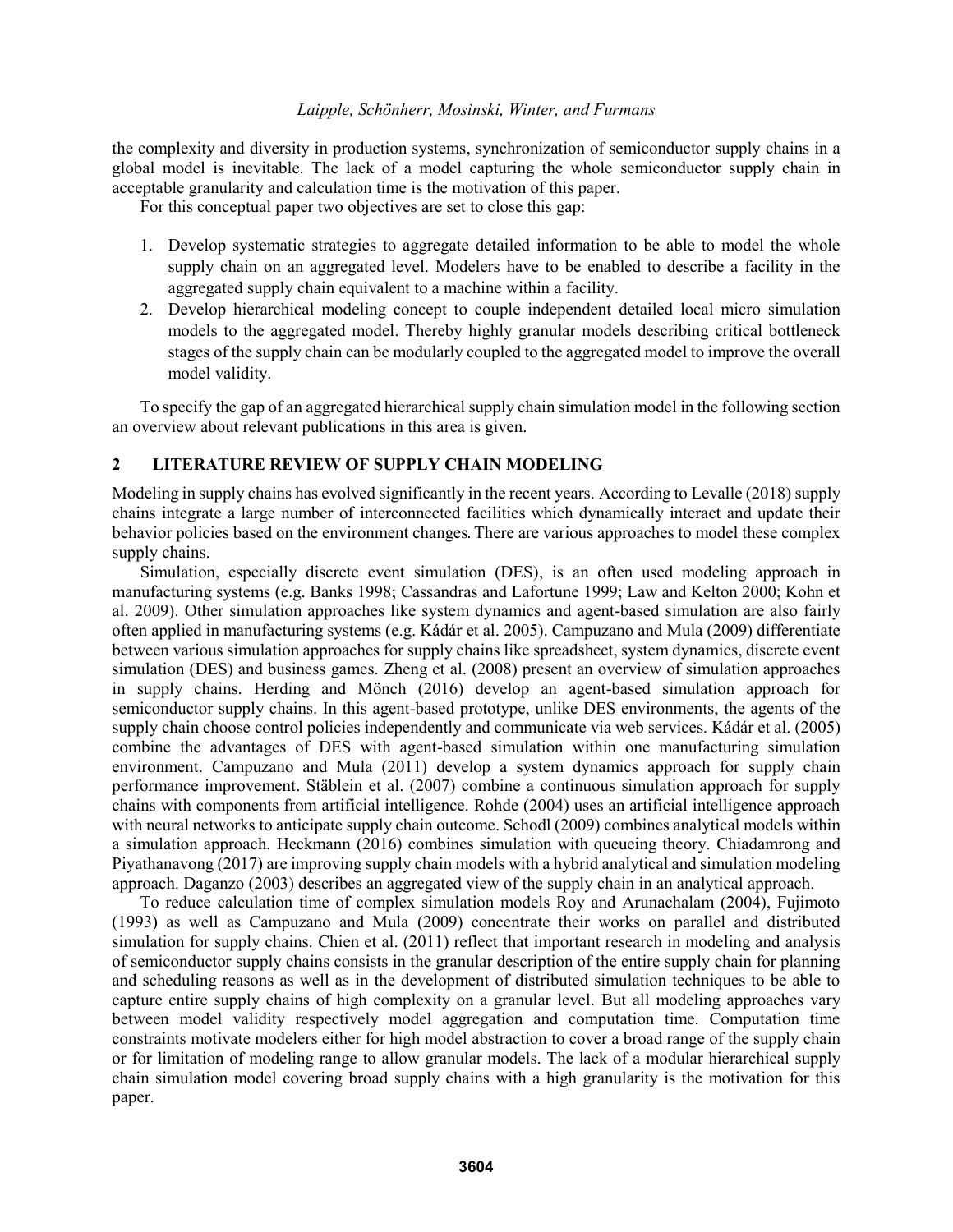As most simulation methods already exist, in the following sections the authors are focusing on adequate aggregated description of the supply chain. Suitable aggregated supply chain description will stabilize model validity while reducing calculation effort.

Additionally a hierarchical coupling method will be introduced to improve the aggregated model with the hierarchical coupling of underlying granular models. With this hierarchical method model validity can be improved and computation time will be kept acceptable.

## **3 AGGREGATION STRATEGIES**

As we are not able to describe the behavior of the whole supply chain in a model that captures every production parameter of every physical machine and worker we have to aggregate the behavior.

The aggregation will simplify the model and thereby reduce calculation time but also model validity. From the physical structure semiconductor supply chains can be described in three different aggregation levels:

The **topmost level** confines itself to the intuitive description of collaboration of plants within a supply chain. On this level single plants are described as black boxes with stochastic processing time. In semiconductor supply chains the topmost level is a simple description of the three stages, frontend, backend and customer. In this sequential three-stage-supply chain the customer announces periodic demand which is directly passed to the backend and forwarded to the frontend. The demand can directly or indirectly trigger periodic releases to frontend and backend (Daganzo 2003). The topmost level helps describing very rough, long-term scenarios in huge supply chains beyond the three semiconductor stages. It aims to support strategic, long-term decisions for load balancing and capacity planning in huge global supply chains. This paper only refers to the semiconductor part of the supply chain (frontend, backend and customer). Thereby the topmost level will not be considered because for this purpose it is too high aggregated.

The **macro level** describes the network of facilities within the frontend and backend triggered by customer demand in higher granularity. The use case semiconductor supply chain consists 12 different facilities. These are part of frontend and backend and can be clustered in production, stock and test facilities. Thereby the macro level is much more detailed than the topmost supply chain level. But it still follows a strict aggregation strategy as it does not capture the behavior of the single machines and workers within facility. Models on the macro level can support mid-term decisions in capacity planning and capacity utilization planning, release planning and load balancing as well as work force qualification and workforce assignment.

The lowest level, the **micro level**, enables modeling of local short-term scenarios like short-term delivery forecasts, maintenance scheduling, local OEE improvements. Modeling the complete supply chain on the micro level would result in high model validity on the one hand but also unacceptable calculation time on the other hand. This issue motivated the authors of this paper to derive specific aggregation strategies for supply chain simulation models. The aggregation strategies are basing on the three hierarchical supply chain levels described above and will be introduced below. The objective of this paper is to describe a single facility in the aggregated supply chain equivalent to a single machine in a facility in the existing micro simulation models. The term machine describes a physical equipment, necessary to produce goods. The term facility describes a physical shop floor, factory or fab where multiple machines are located and managed by a shift workforce. Therefore in the following section the aggregation of machine states and bottlenecks will be derived. Subsequently aggregation strategies for cycle time, process time and products will be described.

### **3.1 Aggregation of Machines**

A single semiconductor machine can cost between 100 thousand and 40 million dollars (Mönch et al. 2013). These huge prices are the reason machine utilization is tried to be maximized. Every machine has to be specified concerning machine behavior, capacity, process time, utilization and throughput.

In general in semiconductor industry the following four different machine models can be specified (e.g. Kohn 2015; Atherton and Atherton 1995; Mönch et al. 2013):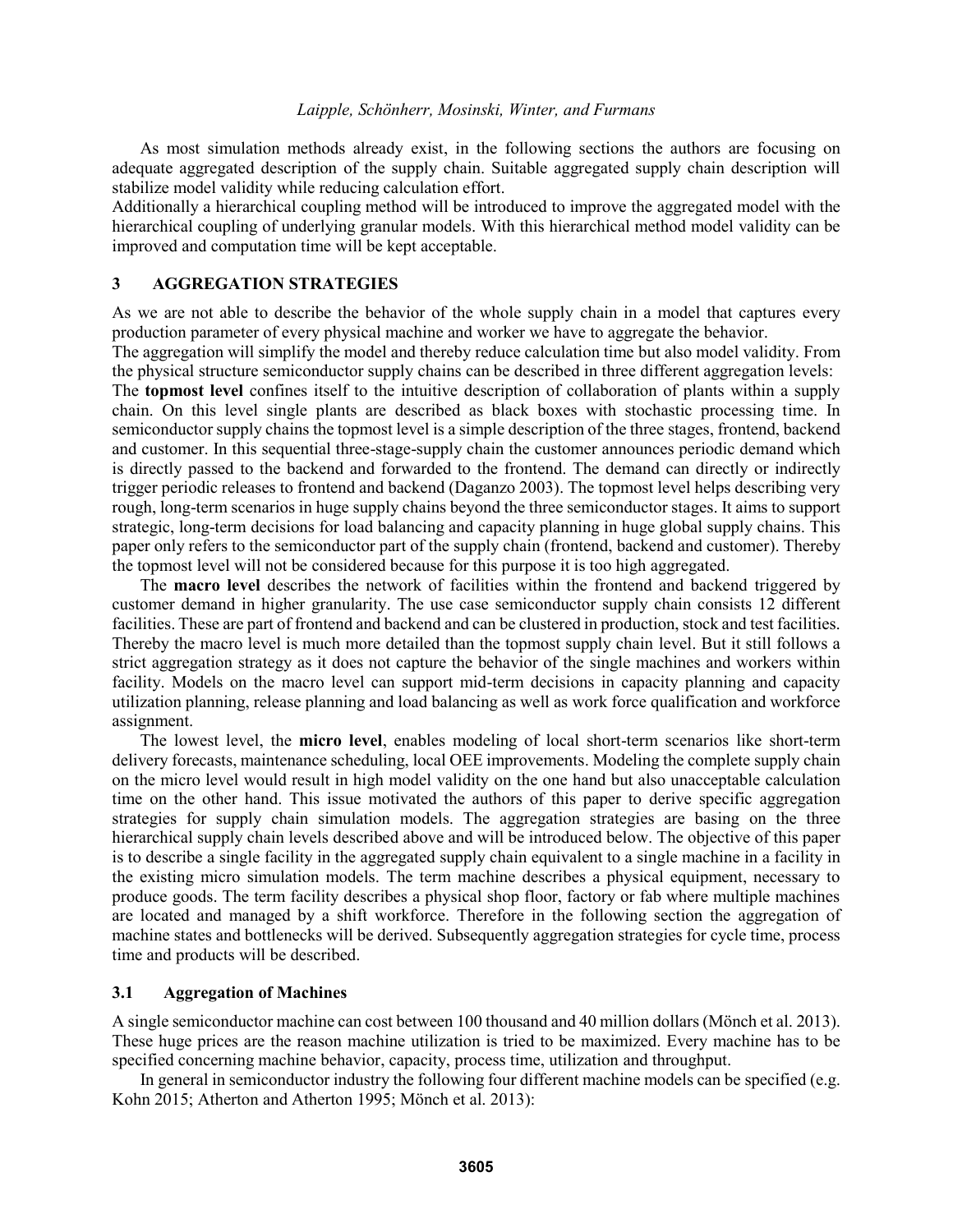- A single job machine, that operates just one process with one lot at the same time
- $\bullet$  A batch machine, that operates one process with more than one lot at the same point in time (e.g. diffusion furnace)
- A parallel machine that has more than one process chamber handled with a common handling unit. Each chamber can operate different processes with different lots semi-independently at the same time. (e.g. sputter machines)
- A cluster machine, that can operate more than one process in a sequence within the same machine (e.g. lithography tools)

Altogether the behavior of a generic machine in semiconductor supply chains must be specified in three dimensions: Height (batch size), width (parallel size) and length (cluster size). On the aggregated macro level the single facility node also has to be specified in the same three dimensions. It can operate different processes at the same point in time equivalent to a parallel machine but with multiple handling units (operators or capacitated automation system). A facility can operate more than one lot at the same process at the same point in time (batch). And a facility operates a product specific sequence of processes independently equivalent to a cluster machine.

To describe a facility equivalent to a machine in a job shop production network it must be modeled as a parallel batch cluster machine without common handling unit.

# **3.2 Aggregation of Machine State**

Single machines can have the following six different states: Productive state, standby state, engineering state, scheduled downtime state, unscheduled downtime state, nonscheduled state (SEMI-E10-0304E (2004). This section determines the actual state of a facility considering different single machine states.

The aggregated facility node on the macro level can have multiple states at the same time like a parallel machine. This means the aggregated facility is still available if one machine on the micro level is down. The downtime of a single machine influences the facility according to the importance of the machine. A central hypothesis of this paper is that a facility can be described by a sophisticated description of its critical bottleneck machines (e.g. Zhou and Rose 2009).

Downtimes of highly utilized bottleneck machines are more influencing the performance of the facility than downtimes of lower utilized machines. Either behavior of a facility can be described only by its critical bottlenecks ore by a dynamic combination of all its machines with weighted criticality. Both approaches are elaborated in the subsequent sections. The following section describes a dynamic aggregation of machines states according to machine criticality. Therefor in a first step the machine status has to be weighted with the utilization of the machine. The higher the utilization of the machine, the higher the importance of the machine.

The following formula summarizes the machine state aggregation strategy considering machine utilization:

$$
aggregate data \t_{m} = \frac{1}{N} * \frac{\sum_{n=1}^{N} (t_{mn} * U_{n})}{24 * U_{I}} (1)
$$

m =  $\epsilon$  {1,...6} (six different machine states according SEMI-E10-0304E (2004))

- n = machine index  $\epsilon$  {1,...N}
- $t_{mn}$  = time (in hours) machine<sub>n</sub> is in state<sub>m</sub>
- $U_n$  = Utilization of machine<sub>n</sub>
- $U_{I}$  = Utilization of facility<sub>I</sub>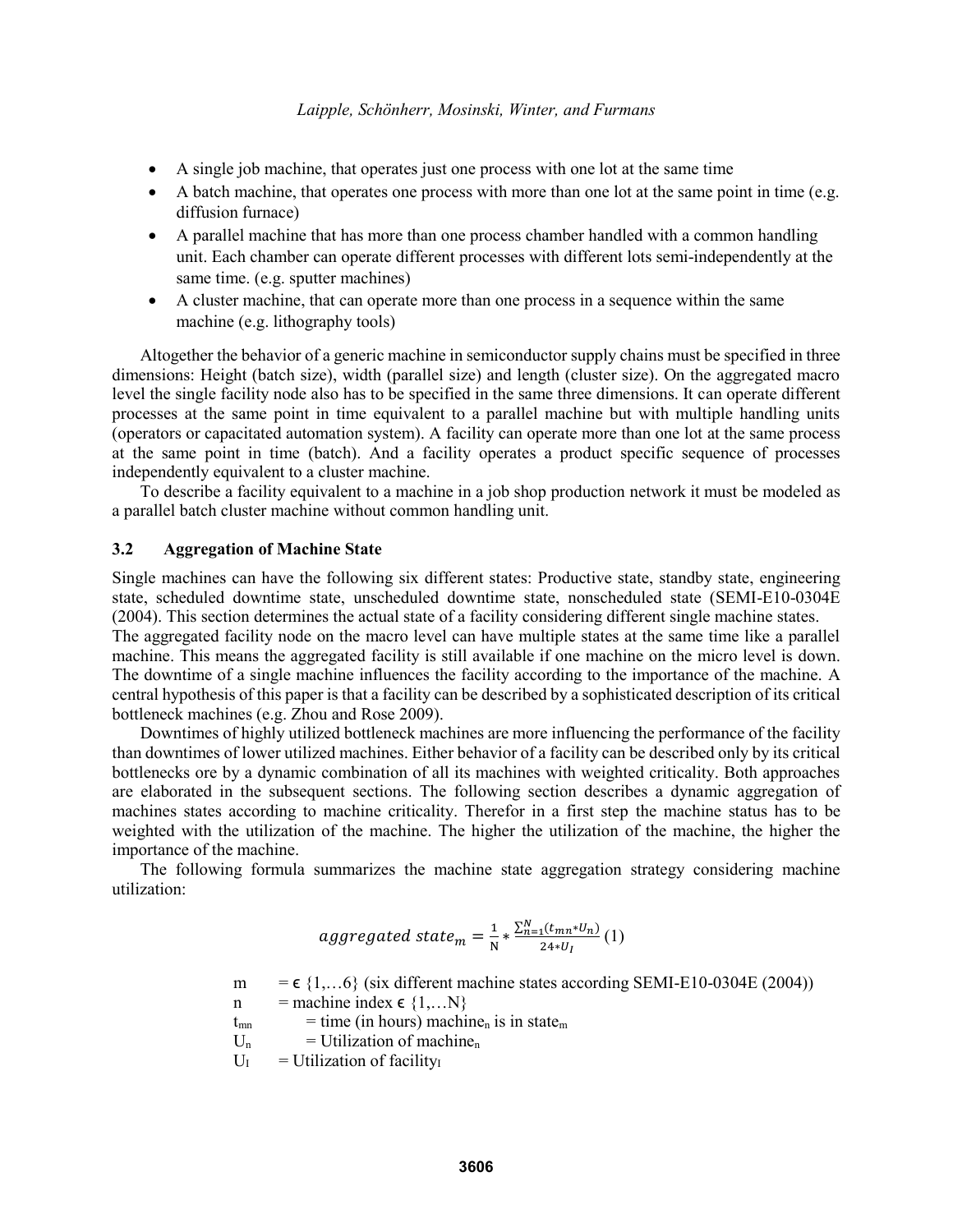With formula (1) the utilization-weighted average machine status is normalized by the overall facility utilization. Thereby the sum of state rates is 1.

The aggregation strategy can be extended in precision if the states are weighted additionally with its flow factor. The flow factor informs about the time spent at the machine processing, concerning overall cycle time spent at the machine.

$$
FF_n = \frac{CT_n}{PT_n}(2)
$$

 $FF<sub>n</sub>$  = Flow factor of machine<sub>n</sub> (ratio of (value adding) processing time and cycle time)

 $CT_n$  = Cycle time of machine<sub>n</sub>

 $PT_n$  = Processing time of machine<sub>n</sub>

The lower bound of the flow factor is determined as 1 when cycle time equals processing time. If the flow factor exceeds 1, waiting time is increased and the machine due to any variability issues stows material. For the aggregated facility performance the machines stowing material are more critical as they are the real bottlenecks even if the other machines have the same utilization on average. If a facility is utilized equally with 100% the machine with the highest variability is the most critical for facility performance. The states of this machine must be recognized in higher proportional. This is the reason at in formula (3) the following extension of the state aggregation is proposed:

$$
aggregate data \t{a} = \frac{1}{N} * \frac{\sum_{n=1}^{N} (t_{mn} * U_{n} * FF_{n})}{24 * U_{l} * FF_{l}} (3)
$$

 $FF<sub>I</sub>$  = Overall flow factor of facility<sub>I</sub> (overall  $CT<sub>I</sub>$  divided by overall  $PT<sub>I</sub>$ 

Additionally to consider critical one of a kind machines in the facility in higher proportion, the machine state has to be weighted with the ratio of the machines with other machines of the same kind. The fewer alternative machines in a facility the higher the criticality of the single machine. Low performance of the single machine can no more be buffered. The following formula incorporates the third state aggregation extension:

$$
aggreg. state_m = \frac{1}{N} * \frac{\sum_{n=1}^{N} (t_{mn} * U_n * FF_n * xoak_n)}{24 * U_I * FF_I * \frac{1}{N} * (\sum_{n=1}^{N} xoak_n)} (4)
$$

The goodness of fit of these four conceptual aggregation strategies still has to be validated in the use case semiconductor supply chain.

The following table (Table 1) illustrates the aggregation strategy considering utilization, flow factor and proportion of alternative machines of the same kind.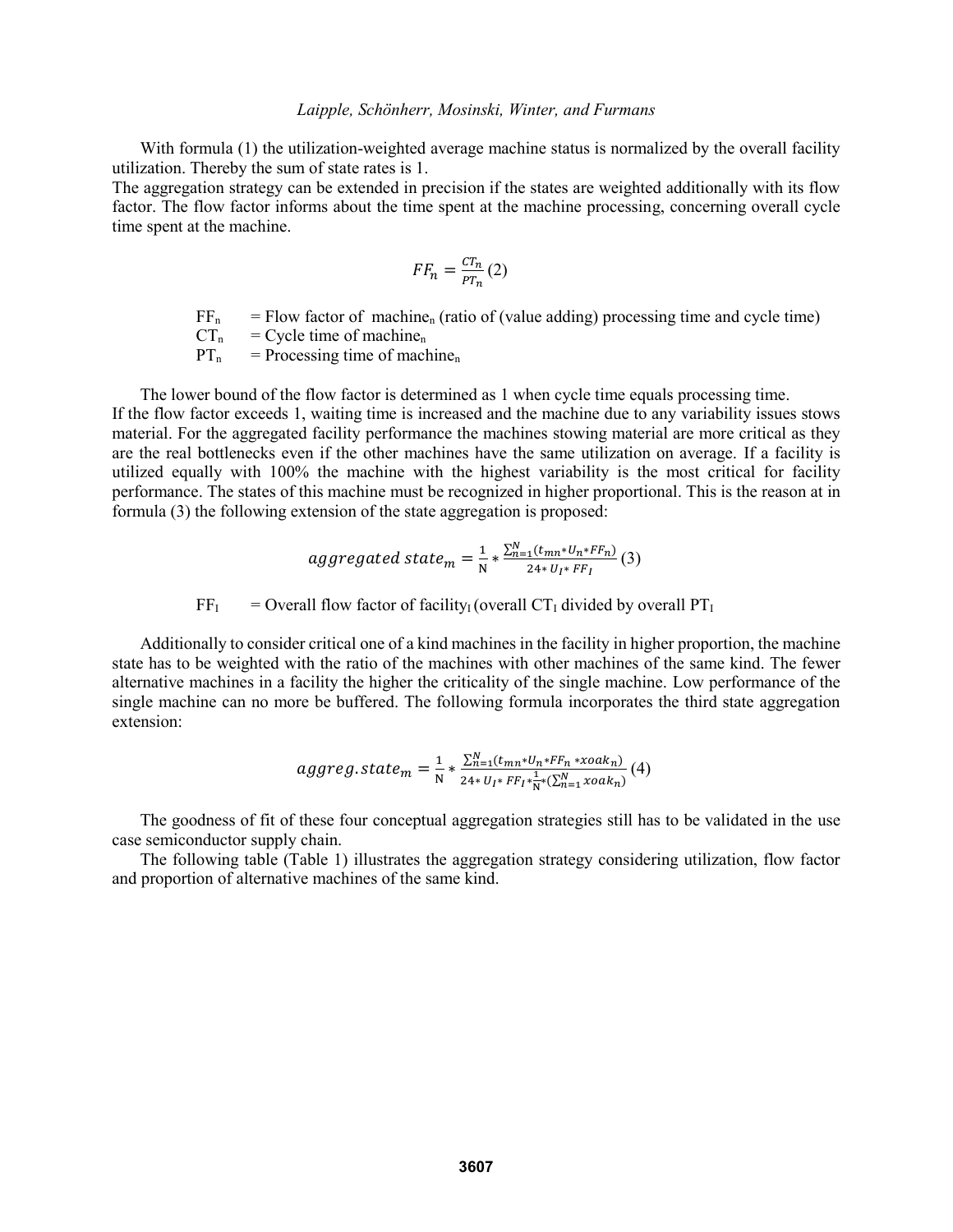|                                     | x of a kind | <b>Flow</b>    |       |              |                | <b>Scheduled</b> | <b>Unscheduled</b> |
|-------------------------------------|-------------|----------------|-------|--------------|----------------|------------------|--------------------|
|                                     | machines    | factor         | Util. | Process.     | <b>Standby</b> | downtime         | downtime           |
| Machine1                            | 0,20        | 3,4            | 0,7   | 1            | 0              | 0                | 0                  |
| Machine2                            | 1,00        | 2              | 0,4   | 0            | 0              | 1                | 0                  |
| Machine3                            | 0,33        | $\overline{2}$ | 0,4   | 1            | 0              | 0                | 0                  |
| Machine4                            | 0,20        | 3,1            | 0,7   | $\mathbf{1}$ | 0              | 0                | 0                  |
| Machine5                            | 0,13        | 7              | 1     | 0            | 0              | 0                | 1                  |
| Machine <sub>6</sub>                | 0,25        | 1,4            | 0,5   | 0            | 1              | 0                | 0                  |
| Machine7                            | 0,13        | 15             | 0,9   | 1            | 0              | 0                | 0                  |
| Machine <sub>8</sub>                | 0,20        | 4,6            | 0,4   | 1            | 0              | 0                | 0                  |
| Aggregation1:                       |             |                |       |              |                |                  |                    |
| Unweighted status average           |             |                |       | 0,625        | 0,125          | 0,125            | 0,125              |
| Aggregation2:                       |             |                | 0,625 |              | 0,100          | 0,080            |                    |
| Utilization-weighted status average |             |                |       | 0,620        |                |                  | 0,200              |
| Aggregation3:                       |             |                |       |              |                |                  |                    |
| Utilization-weighted, FF-weighted   |             | 3,64875        |       | 0,709        | 0,024          | 0,027            | 0,240              |
| status average                      |             |                |       |              |                |                  |                    |
| Aggregation4:                       |             |                |       |              |                |                  |                    |
| Utilization-weighted, FF-weighted,  |             | 0,635270833    |       | 0,636        | 0,034          | 0,157            | 0,172              |
| xoak-weighted status average        |             |                |       |              |                |                  |                    |

#### Table 1 Example machine state aggregation.

With this strategy the critical machines (Machine2, 5 and 7) are considered over-proportional. When considering only influences of utilization (Aggregation2) in Table1, the rate of unscheduled downtime state increases due to Machine5. Additionally, considering flow factor in Aggregation3, due to critical Machines5 and 7 both, processing rate and unscheduled downtime rate are increasing. Finally integration of proportion of alternative machines of the same kind (Aggregation4) significantly increases scheduled downtime state because the critical one of a kind machine (Machine2) is actually scheduled down.

Principally, the more critical a machine is the more influence it must have in the aggregated model. It is possible to only describe the facility behavior by its bottlenecks. For this purpose the following section proposes a determination strategy for bottlenecks and subsequent sections will further elaborate this bottleneck approach.

### **3.3 Determination of Bottlenecks**

Introduced by the theory of constraints, complex supply chain performance is mainly determined by its bottlenecks (Zhou and Rose 2009). Considering the pareto machine utilization curve, it can be useful to only consider the topmost limiting machines to describe the performance of a facility. A critical issue is the way of identifying dynamic product mix-dependent bottlenecks within a facility. In this approach a combination of different indicator measures is introduced.

First of all, the utilization ranking can indicate bottlenecks. The topmost X percent utilized machines are proposed to be considered as bottlenecks. The residual (1-X) percent of machines of the facilities are proposed to be recognized by a slowdown factor capturing facility influences by unexpected events from underutilized machines. Effective values for X have been experienced to range between 5% and 20%in the use case semiconductor supply chain.

Considering only utilization maxima for bottleneck identification, especially in facilities with balanced machine utilization, may not be sufficient. For this reason, the machine flow factor is integrated in this approach. Machines with comparably high flow factors are jamming material. These must be captured as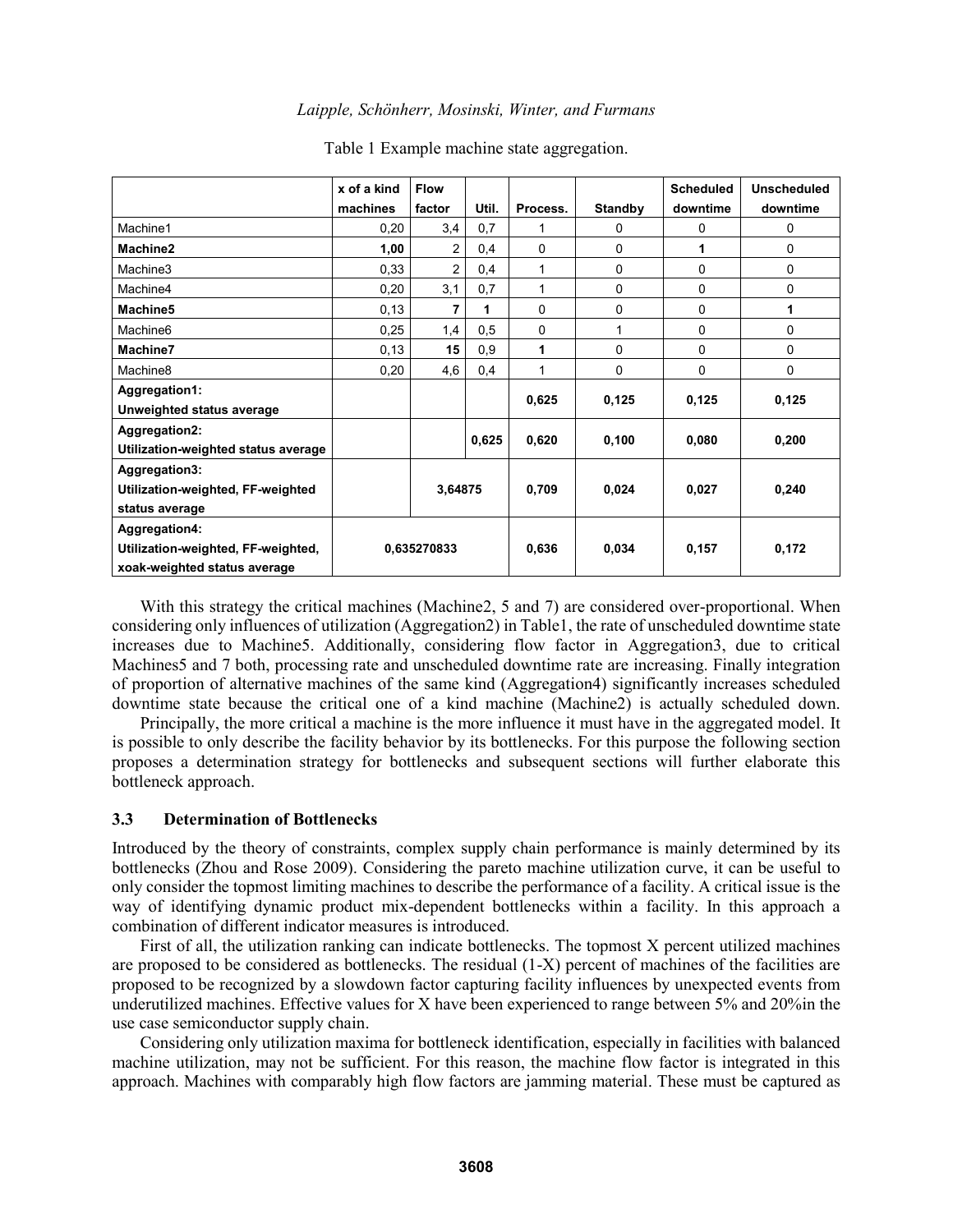bottlenecks even if other machines have equal or higher utilizations. The reason for comparably high flow factors with equal utilization can arise from the high variability of the machine. The following formula (5) introduces the proportional machine flow factor:

$$
rFF_{nl} = \frac{FF_n}{FF_l} \quad \text{[for n \in \{1...N\} (5)]}
$$

 $rFF_{nl}$  = proportion of flow factor of machine<sub>n</sub> in facility<sub>I</sub>

 $FF_n$  = Flow factor of machine<sub>n</sub>

 $FF<sub>I</sub> = Overall flow factor of facility<sub>I</sub>$ 

The combination of machine utilization and proportional machine flow factor in the use case supply chain results in stable differentiation of bottlenecks in a facility. More than 90 percent of bottlenecks identified in this approach have been verified by the line control.

The aggregation strategies for the facility behavior described above can be applied alternatively. The only difference is that in the bottleneck approach the facility state is just depending from the identified bottleneck machines.

To aggregate the behavior of a facility not only states of machines but also process times must be aggregated. This will be discussed in the following section.

## **3.4 Aggregation of Cycle Time and Process Time**

The time a lot spends within a facility in semiconductor industry is called facility cycle time. The cycle time consist of all processing, waiting and on-hold time spent on the sequence of operations (processes) within a facility. Since all three components of cycle time depend on several stochastic parameters at a micro level, they must be treated stochastically.

To be able to correlate stochastic cycle time and process time with actual performance indicators like facility availability and utilization a dynamic, lot-independent accumulation is going to be proposed in this conceptual aggregation approach. In principle every machine can provide different time stamps. To generally capture the cycle time and process time of all machines the three common time stamps queue time, track-in time and track-out time are introduced. Although track-in and track-out times are quite rough for a micro simulation level it can be guaranteed to have this data available for any machine. With the purpose of modelling a whole supply chain on the aggregated level the advantage of data consistency exceeds the disadvantage of lack of data granularity.

The aggregated process time using track-in and track-out times of every operation can be described by the sum of all process times within the facility. Therefore the median from all operations j of a certain time period has to be calculated and the medians have to be cumulated along the sequence of operations to get the product specific dynamic processing time. Formally this can be described the following:

$$
PT_{lp} = \sum_{j=1}^{J} med(TO_{jp} - TI_{jp})
$$
 (6)

for  $j = \{1, \ldots, J\}$  operations in facility for  $p = \{1,..,P\}$  products in facility<sub>I</sub>  $PT_{Ip}$  = cumulated stable process time of product<sub>p</sub> in facility<sub>I</sub>  $TI_{ip}$  = Track-in of product<sub>p</sub> at operation<sub>j</sub>

 $TO_{ip}$  = Track-out of product<sub>p</sub> at operation<sub>i</sub>

The same procedure can be applied to calculate the dynamic process specific cycle time of a facility. The formula (6) is slightly different as cycle time incorporates the waiting time in front of the operation.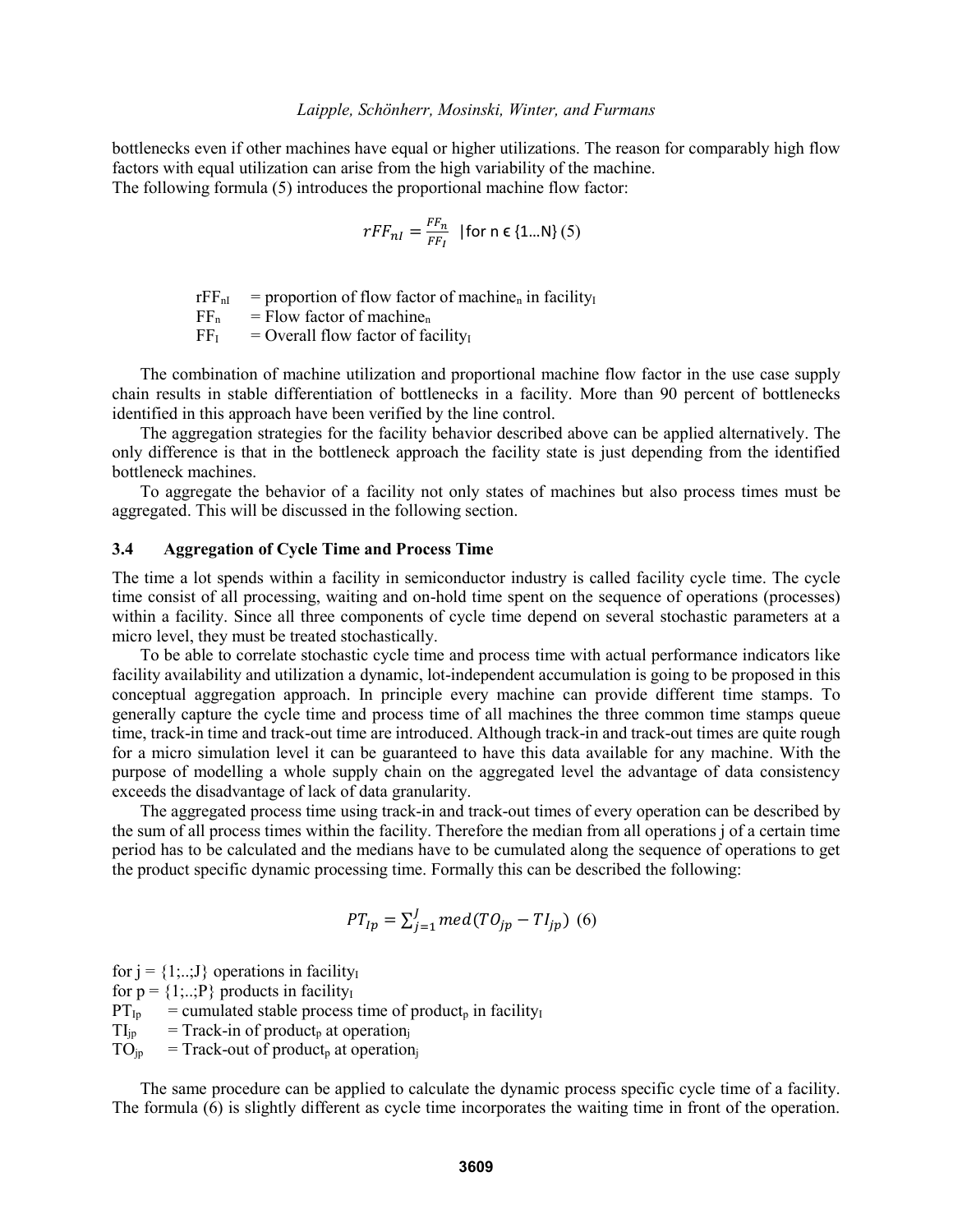$CT_{lp} = \sum_{j=1}^{J} med(TO_{jp} - QT_{jp})$  $\sum_{j=1}^{J} med(TO_{jp} - QT_{jp})$  where  $CT_{lp}$  is the cycle time of product<sub>p</sub> in facility<sub>I</sub> and queue time QT<sub>jp</sub>  $= TO_{(j-1)p}$ . On-hold time can be aggregated accordingly. Therefore the lot events have to be acquired.

Alternatively to median, arithmetic mean can serve for stable process time aggregation. The advantage of the arithmetic mean is the easy rescalability to bigger samples. The disadvantage is the sensitivity to outliers. Also the historical time period for averaging the operation process times is critical. While too long periods hide process time stochasticity in the aggregated macro model, too short periods incorporate the risk of ignoring necessary operations (e.g. of low-runner products). The period (in this case one week) has to be determined ensuring at least every operation ran once. Otherwise the aggregated process time and cycle time will incorporate NULL process times and the process time will be too short.

All together with this robust aggregation approach the stochastic process times and cycle times of a specific product can be aggregated across the single facilities.

### **4 AGGREGATED SIMULATION MODEL**

The project Productive4.0 intends to map the supply chain at the macro level and at the micro level in order to contrast the validity of the two models. Since the micro model across all machines of all facilities would be too time-consuming in its calculation and preparation, one aggregation approach discussed above, is to only consider bottlenecks. Therefore, the described approach from Section 3.3 is chosen to determine the bottlenecks of the facility. The aim is to be able to achieve almost the same results when considering the bottlenecks as by looking at all machines.

The most complex facility of the use case is a front-end wafer factory FAB1 with almost 3,000 machines. All 12 factories in the application scenario together contain about 9,000 machines. FAB1 is currently being mapped by a classic micro model simulation across all machines. If the amount of bottleneck machines is one third of the 9,000 machines, there would be as many machines for the bottleneck-focused supply chain model as for the micro model of FAB1. Of course, the number of products and the resulting entities in the system would be larger, but it is more likely to increase the main memory load rather than the computation time. In addition, a concept will be presented in Section 5 that will substantially reduce the processing time of the supply chain model.

The process time on machines is determined from the difference between track-in and track-out time as described in Section 3.4 and mapped to the type of machine like single job machine or batch machine as classified in 3.1. Influences such as failure or maintenance that lead to downtime are taken into account according to the description in Section 3.2. In the bottleneck model, bottleneck influences are precisely taken into account. In addition, all processes that a product passes through between two bottlenecks are combined into a "virtual process" due to calculation time constraints. The process time on a virtual nonbottleneck machine is determined from the difference between the queue-time and the track-out time instead of the difference between the track-in and track-out time. The virtual process does not need resources, it starts with the queue time of its first process and ends with the track-out of its last process (e.g. **Fehler! Verweisquelle konnte nicht gefunden werden.**). Stochastic influences such as maintenance, setup, failures or rework are implicitly taken into account by considering the cycle time in the virtual processes. This simplification significantly reduces the complexity of the model. Since the performance-determining pacemaker processes (bottleneck process steps) are still considered in detail, only a small loss of validity is expected. This is possible because stochastic influences after adopting this approach have no impact on the model if they do not affect bottleneck machine capacities.

# **5 HIERARCHICAL SIMULATION APPROACH**

On the basis of the three hierarchical supply chain levels introduced above, critical facilities of the supply chain can be described in an independent lower level micro model. In this section, a hierarchical model coupling concept is introduced which will be implemented in the next months. This concept strategically improves the aggregated simulation with the detailed results from the lower level micro model with nearly constant calculation time. As a result, individual factories can be simulated in great detail or already existing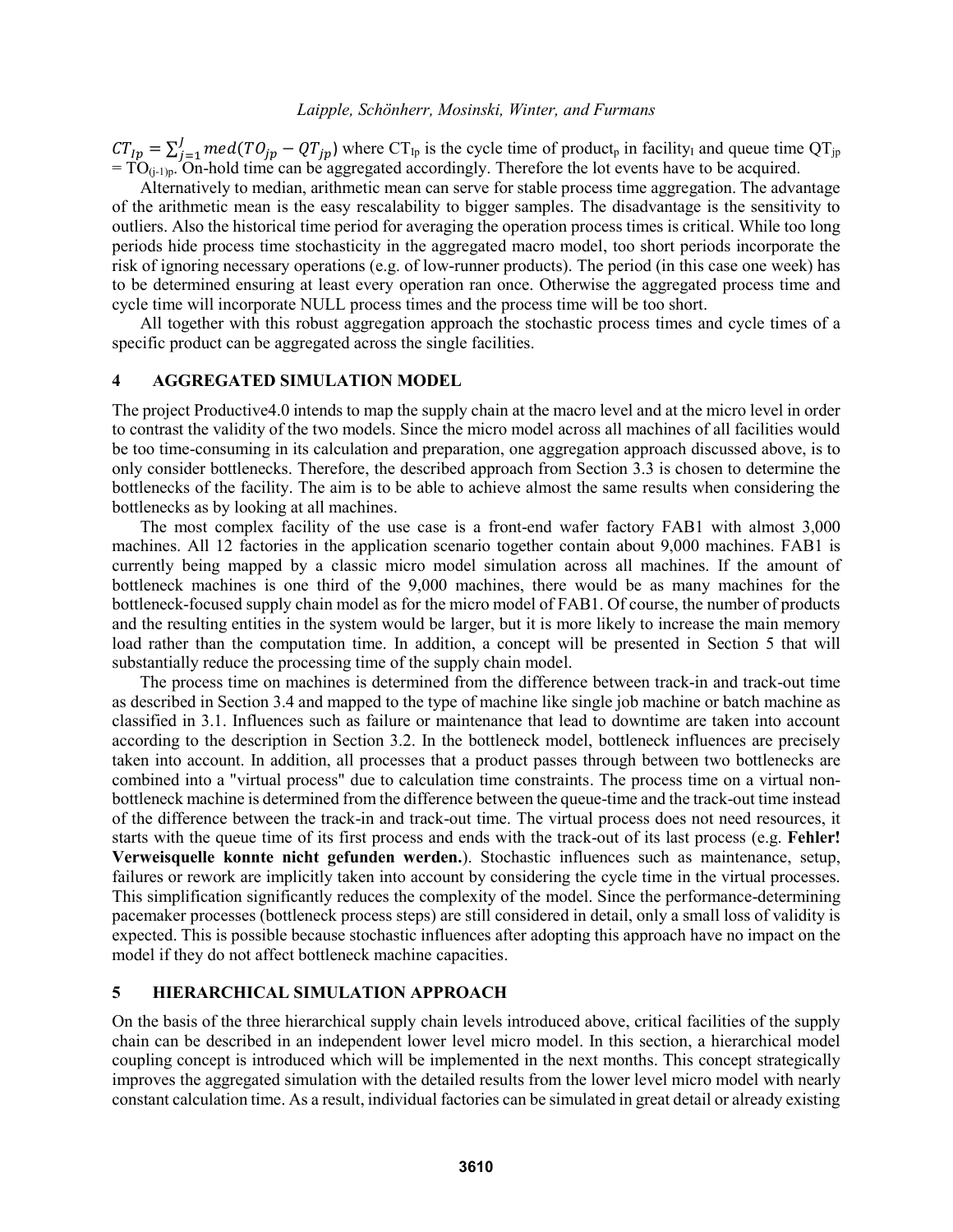simulation models can be integrated. To hold the computation time nearly constant it should be possible to simulate the different facilities in parallel with the synchronization across the macro model of the aggregated level. This seems possible because the facilities are not as closely networked as the machines of a conventional micro model. While within a factory the machines exchange wafers within real time, this exchange takes place between facilities at discrete changeover times several times a day. In the considered use case the changeover occurs twice a day. Thereby it is possible to simulate the periods between the changeover times in parallel since in these periods no cross-relationships need to be taken into account by the simulation. When a changeover occurs, each of the facilities is given the opportunity to forward material to other facilities.

In the application scenario, 12 facilities should be considered in the supply chain. Each of the facilities can be simulated on its own arithmetic core, and an additional arithmetic core synchronizes the various cores when the changeover times occur. Since the concept requires 13 cores and there are computers with 12 or 24 cores, the least complex two facilities should be simulated on a single core in order to save resources. Because in the use case the most complex facility exceeds the combined two least complex facilities, combining the least complex two facilities on a single arithmetic core results in no penalty in computation time. Assuming that about one third of the machines are bottleneck machines, the simulation of the 12 facilities of the use case could be significantly faster than the conventional micro model simulation of FAB1 of the scenario described in Section 4. While conventional micro model simulators outsource different replication on different cores and the supply chain simulation distributes the facilities to the cores, the different replications of the supply chain simulation are to be distributed to different computers. This procedure is implemented because the number of communication facilities in the supply chain simulation is much higher than the one-time synchronization of the replication and the communication between cores is faster than that between computers.

# **5.1 Simulation-Simulation Model Coupling**

With the concept described in Section 5 it should be possible to hierarchically link different simulation tools calculating different facilities of the supply chain via the macro model. This would have the advantage of being able to use currently existing micro simulation models within the supply chain. Furthermore, special simulators can be used to illustrate individual facilities particularly well. While certain simulators are particularly well suited to imaging the front end, others are better suited to map the flow shop-oriented backend processes of semiconductor supply chain. As just described, the simulations of the individual facilities are synchronized using changeover times defined by the supply chain simulation model. In order to be able to integrate different simulation tools into the hierarchical simulation, a defined exchange format and an interface should be made available. These should be able to exchange themselves with the macro simulation over a multiplicity of simulators to the discrete changeover times. Since only materials are exchanged between the facilities at the changeover times, the interface also only has to capture the exchange of material at changeover times between the facilities. Currently, we develop a proposal for the interface within the Productive4.0 project consortium to be defined to a standard.

# **5.2 Simulation Analytical Model Coupling**

In addition to different simulators, various analytical optimization models like queuing models (e.g. Heckmann 2006), linear programming models or constraint programming models have to be integrated into the supply chain simulation framework for example for the optimization of local lot sizing problems. The calculated scenario will be used during the subsequent simulation of the facility. The concept is similar to the concept described in 5.1 for describing a supply chain node with an independent micro simulation model. The only difference is that in this concept not a node is replaced by an external simulation model, but that an additional model node is inserted, which is represented by the analytical model. The exchange between the nodes takes place again at the change times. If an analytical node is inserted into the model the products will first move to the analytical node and then to the supply chain simulation nodes at discrete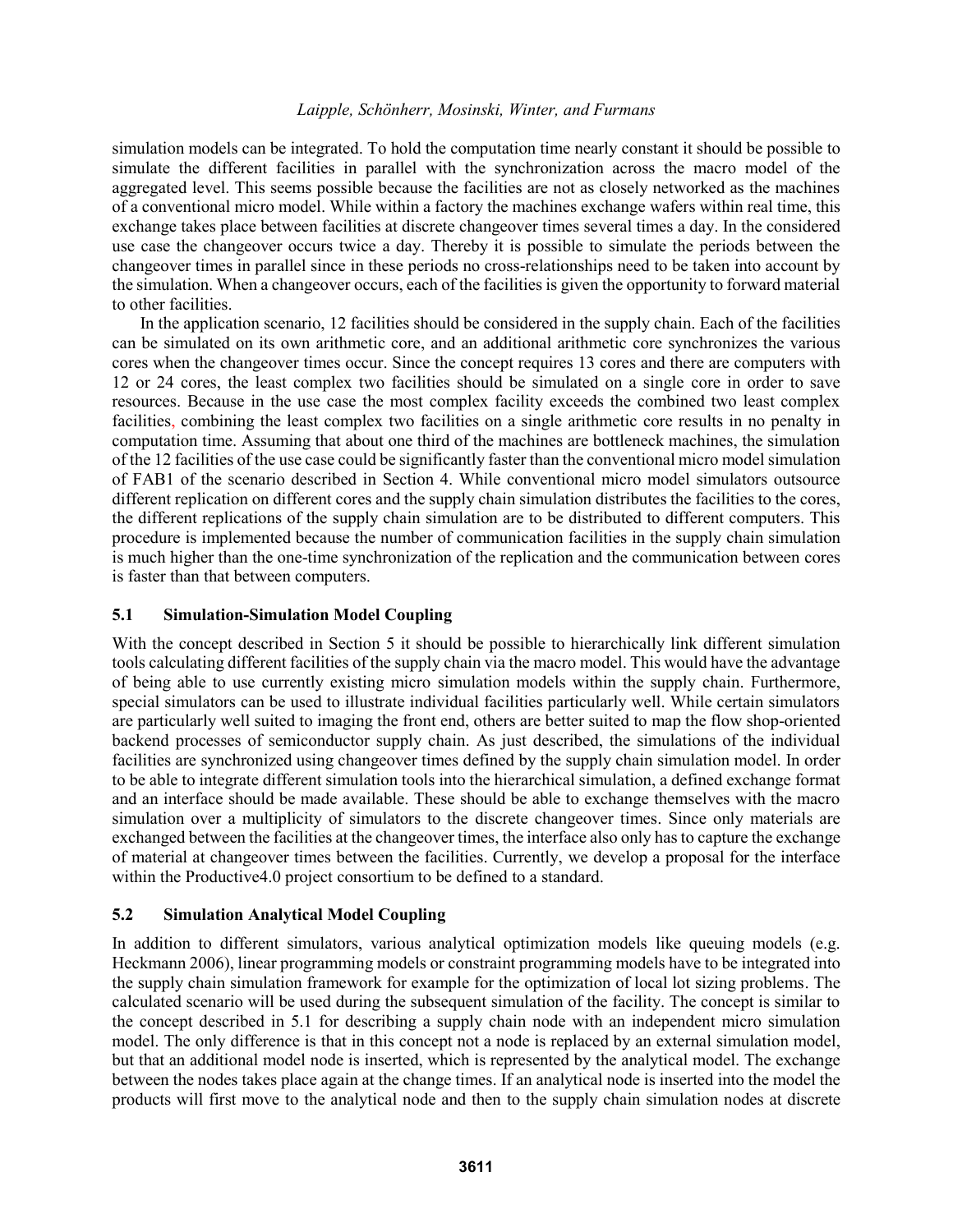changeover times. During the calculation in the analytical model no discrete simulation time passes. In the concrete example, the products migrate to each discrete changeover time from F2 and F1 to AN1 and are given to F3 at the same discrete point in time. AN1 merely enriches the products with information to be controlled in the simulation in F3. For exchange between the analytical model nodes and the model nodes from the supply chain simulation model, the same interface as in the simulation coupling is used.

# **6 CONCLUSION AND PERSPECTIVES**

Responding to the lack of a valid hierarchical long term semiconductor supply chain simulation model, precise aggregation strategies and a hierarchical coupling approach are discussed in this conceptual paper. The aim is to support strategic decision making in semiconductor supply chains focusing for example facility load balancing use cases. Therefore in the conceptual part of this paper a bottleneck determination strategy is introduced. The bottlenecks in this modeling approach are the pacemakers of the supply chain and have to be precisely recognized in the aggregated model. The residual machines can be summarized to one virtual machine with one virtual process time. To increase the validity of the model detailed local simulation and analytical models of critical stages of the supply chain may have to be integrated. Therefore a hierarchical coupling approach is introduced in the modeling part of this paper. To reduce computation time synchronized, distributed computing strategy is discussed on the basis of the considered use case.

In future work when this approach is completely implemented the hierarchical semiconductor supply chain model will be validated against the physical system. In future research this conceptual modeling approach has to be extended to further increase supply chain model validity under constant computation time. Therefore aggregation strategies for workforce, dispatching policies as well as machine capabilities have to be developed. Additionally model validity differences have to be compared between the different hierarchical levels. To use the model for optimization on this basis a simulation-based optimization approach has to be developed.

## **ACKNOWLEDGMENTS**

This work has received funding from the Electronic Component Systems for European Leadership Joint Undertaking under grant agreement No 737459 (project Productive4.0). This Joint Undertaking receives support from the European Union Horizon 2020 research and innovation program and Germany, Austria, France, Czech Republic, Netherlands, Belgium, Spain, Greece, Sweden, Italy, Ireland, Poland, Hungary, Portugal, Denmark, Finland, Luxembourg, Norway, Turkey.

### **REFERENCES**

- Almeder, C., M. Preusser, and R. F. Hartl. 2009. "Simulation and Optimization of Supply Chains: Alternative or Complementary Approaches?". *OR Spectrum* 31(1):95-119.
- Atherton, L. F. and R. W. Atherton. 1995. *Wafer Fabrication: Factory Performance And Analysis.* Boston: Kluwer Academic Publishers.
- Banks, J. 1998. *Handbook of Simulation: Principles, Methodology, Advances, Applications, and Practice.* New York: John Wiley & Sons, Inc.
- Campuzano, F. and J. Mula. 2011. *Supply Chain Simulation.* London: Springer.
- Cassandras, C. G., and S. Lafortune. 1999. *Introduction to Discrete Event Systems.* Norwell, MA: Kluwer Academic Publishers.
- Chiadamrong, N. and V. Piyathanavong. 2017. "Optimal Design of Supply Chain Network under Uncertainty Environment Using Hybrid Analytical and Simulation Modeling Approach". *Journal of Industrial Engineering International December* 13(4):465–478.
- Chien, C.-F., S. Dauzère-Pérès, H. Ehm, J. W. Fowler, Z. Jiang, S. Krishnaswamy, L. Mönch, and R. Uzsoy. 2011. "Modeling and Analysis of Semiconductor Manufacturing in a Shrinking World: Challenges and Successes". *European Journal of Industrial Engineering* 5(3):254–271.
- Daganzo, C. F. 2003. *A Theory of Supply Chains.* Heidelberg: Springer.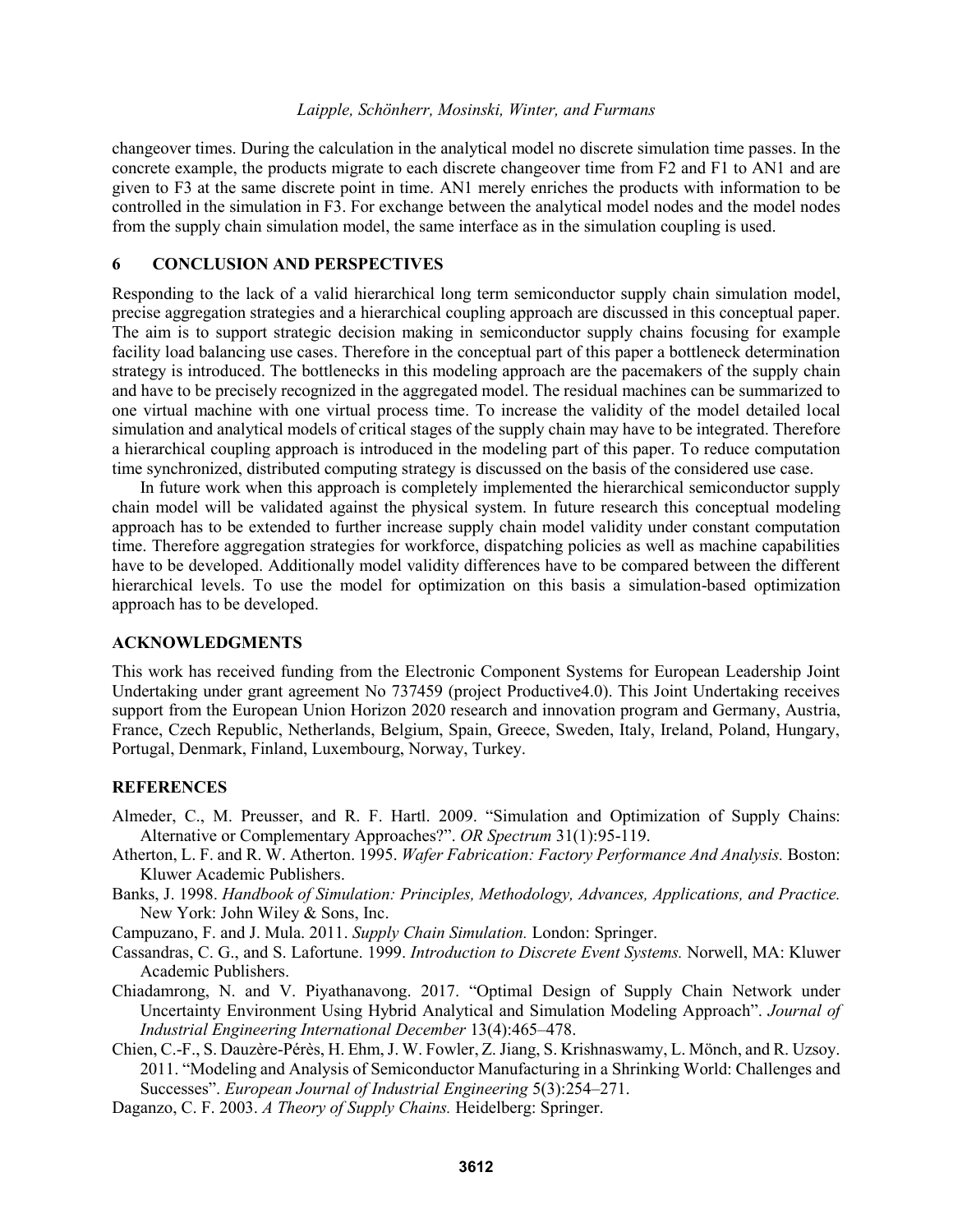- Fujimoto, R. M. 1993. "Parallel Discrete Event Simulation: Will the Field Survive?". ORSA Journal on Computing 5(1): 213–230.
- Heckmann, I. 2016. "Simulation for Supply Chain Analysis". In *Towards Supply Chain Risk Analytics,*  edited by I. Heckmann, 165-179. Wiesbaden: Springer Fachmedien.
- Herding, R. and L. Mönch 2016. "S2CMAS: An Agent-Based System for Planning and Control in Semiconductor Supply Chains". In , eds. M. Schillo, M. Klusch, J. Müller, H. Tianfield, 115-130. Berlin: Springer Fachmedien.
- Kádár, B., A. Pfeiffer, and L. Monostori. 2005. "Building Agent-Based Systems in a Discrete-Event Simulation Environment". In *Multi-Agent Systems and Applications IV,* edited by M. Pěchouček, P. Petta, and L. Z. Varga, 595-599. Berlin Heidelberg: Springer.
- Kohn, R., D. Noack, M. Mosinski, Z. Zhou, and O. Rose 2009. "Evaluation of Modeling, Simulation and Optimization Approaches for Work Flow Management in Semiconductor Manufacturing". In: *Proceedings of the 2009 Winter Simulation Conference*, edited by. M. D. Rossetti, R. R. Hill, B. Johansson, A. Dunkin, and R. G. Ingalls, 1592–1600. Piscataway, New Jersey: IEEE.
- Kohn, R., 2015. *A Framework for Batch Scheduling with Variable Neighborhood Search in Wafer Fabrication.* München: Univ. der Bundeswehr, Diss., 2015.
- Law, A. and W. D. Kelton. 2000. *Simulation Modeling and Analysis*. New York: McGraw-Hill Science.
- Lefeber, E. and D. Armbruster 2010. "Aggregate Modeling of Manufacturing Systems". In: *Simulation Modeling and Analysis*, edited by. A. Law and W.D. Kelton, 509-536, New York: McGraw-Hill Science.
- Mönch, L., J. W. Fowler, and S. J. Mason 2013. *Production Planning and Control for Semiconductor Wafer Fabrication Facilities Modelling, Analysis, and Systems.* New York: Springer Science and Business Media.
- SEMI-E10-0304E. 2004. *Specification for Definition and Measurement of Equipment Reliability, Availability, and Maintainability (RAM).* Milpitas, CA: SEMI.
- Levalle, R. R. 2018. "Supply Networks". In *Resilience by Teaming in Supply Chains and Networks Automation*, edited by R. R. Levalle, 5-17. Cham: Springer.
- Rohde, J. 2004. "Hierarchical Supply Chain Planning Using Artificial Neural Networks to Anticipate Base-Level Outcomes". *OR Spectrum October* 26(4):471–492.
- Rossi, F., P. van Beek, and T. Walsh. 2006. "Introduction". In *Handbook of Constraint Programming (Foundations of Artificial Intelligence),* edited by J. Hendler, H. Kitano and B. Nebel, 1-3. North-Holland: Elsevier.
- Roy, R. and R. Arunacalam. 2004. "Parallel Discrete Event Simulation Algorithm for Manufacturing Supply Chains". *Journal of the Operational Research Society June* 55(6):622–629.
- Schodl, R. 2009. "The Best of Both Worlds Integrated Application of Analytic Methods and Simulation in Supply Chain Management". In *Rapid Modelling for Increasing Competitiveness*, edited by G. Reiner, 155-162. New York: Springer Publishing.
- Stäblein, T., H. Baumgärtel, and J. Wilke. 2007. "The Supply Net Simulator SNS: An Artificial Intelligence Approach for Highly Efficient Supply Network Simulation". In *Management logistischer Netzwerke,* edited by H. O. Günther, D. Mattfeld and L. Suhl, 85-110. Heidelberg: Physica-Verlag.
- Zheng, X., H. Yu, and A. Atkins. 2008. "An Overview of Simulation in Supply Chains". In *Advanced Design and Manufacture to Gain a Competitive Edge,* edited by X-T Yan, C Jiang, and B. Eynard, 407- 416. London: Springer-Verlag.
- Zhou, Z. and O. Rose. 2009. "A Bottleneck Detection and Dynamic Dispatching Strategy for Semiconductor Wafer Fabrication Facilities". In *Proceedings of the 2009 Winter Simulation Conference*, edited by M. D. Rossetti, R. R. Hill, B. Johansson, A. Dunkin, and R. G. Ingalls, 1646– 1656. Piscataway, New Jersey: IEEE.